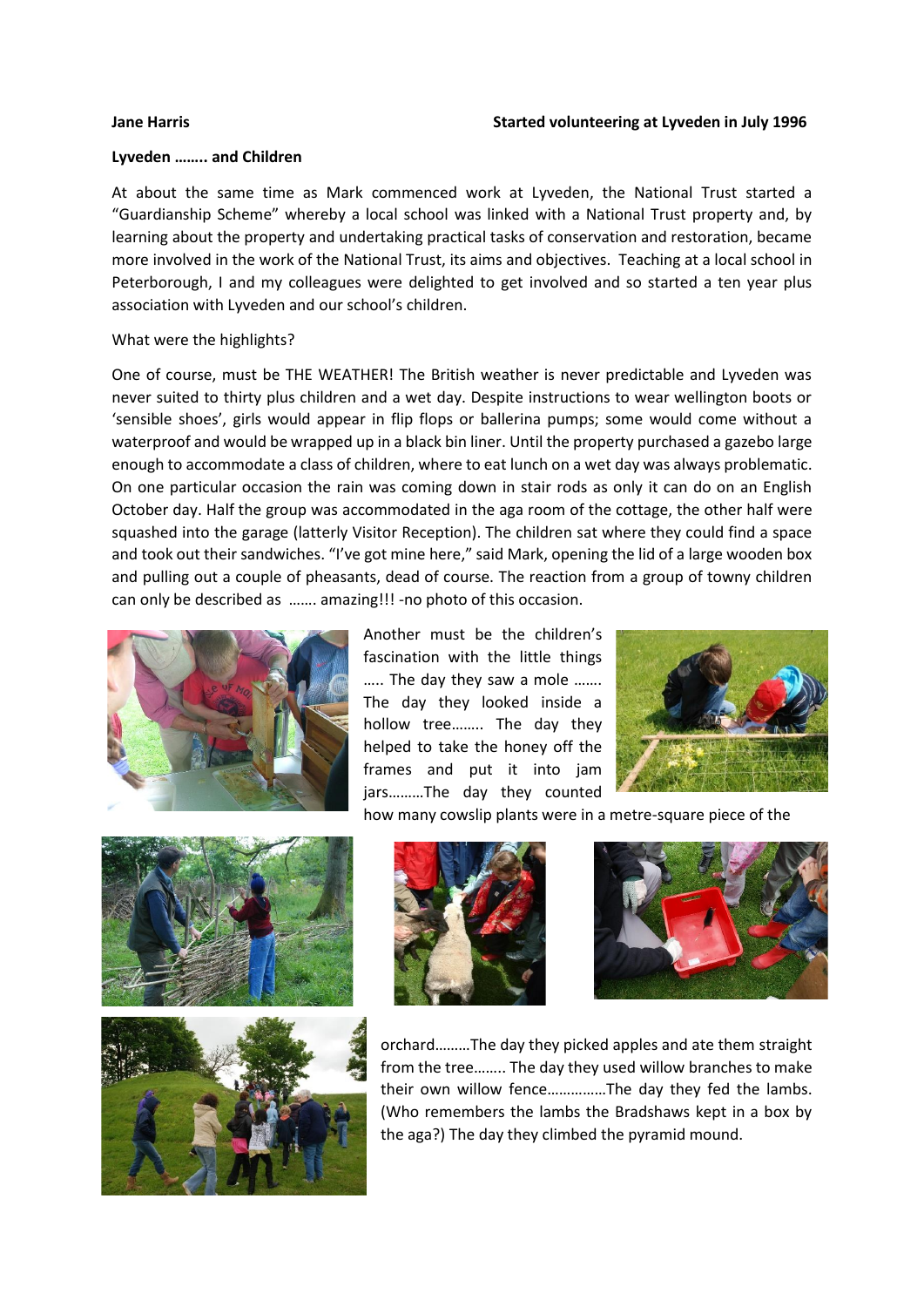Exploring the New Bield was always fascinating. Of course, climbing the spiral staircase was fun for some and a challenge for others. The graffiti, especially the names and dates always proved particularly interesting as did the fireplace in the kitchen. One member of the class, by necessity the smallest boy, pretended to be the "pig" and was rotated by Mark on the "spit".





# The children raised the

money to donate a tree to the orchard project and, on each visit, we went to the William Law walnut tree. They learnt that the wealthy Elizabethans thought that eating walnuts made you intelligent (the nuts are brain-shaped after all) and that the poor thought putting the leaves inside your shoes kept your feet from getting sweaty.

We took Lyveden back to the classroom, often in the form of acorns collected from the oak tree, which we planted, watered, measured, killed off with too much tlc and even planted into gardens. How many have survived I don't know but at least one has been nurtured over the years and now is established in a garden in Greatford.





The children enjoyed 'helping' at Lyveden and one of the most successful projects was Spring cleaning the New Bield. They brushed the walls and collected up all the twigs and sticks dropped by the birds in the winter. With buckets and rakes they spread new gravel across the ground.

We also took part in national

surveys – counting earthworms and black spots on sycamore trees being two of them. And the children also produced a play about the life of Sir Thomas Tresham which they acted on the Elizabethan day.





During this time Lyveden also welcomed other groups of children. A group from schools in Corby worked on a collaborative art project, designing and creating spheres which were placed all around the labyrinth. (The William Law children collected them all in at the end!)

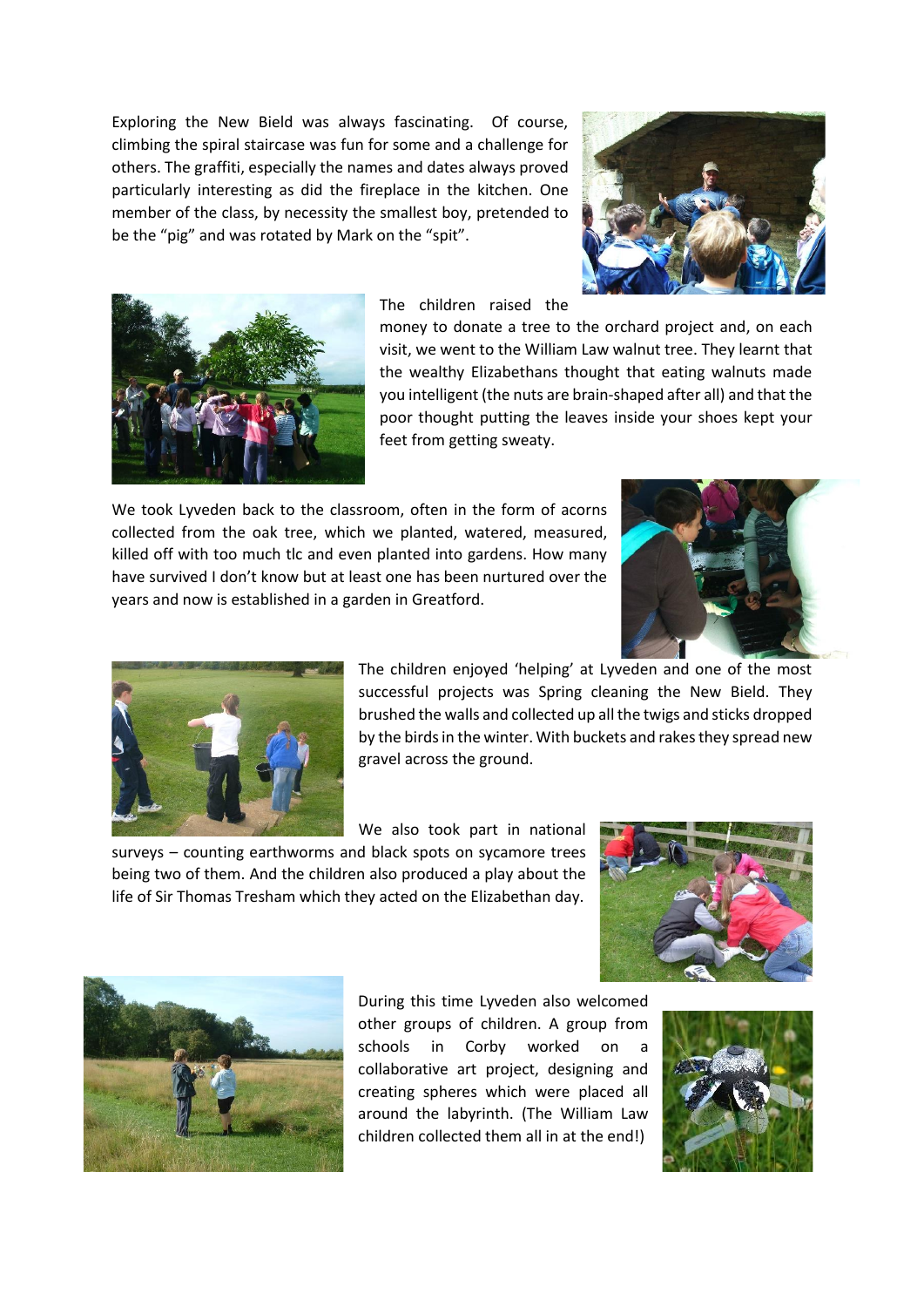Children from Oundle Primary School also paid visits – Olivia visiting Lyveden with her class was interesting as she had always accompanied the older children on their visits before she started school.



A particularly poignant visit was made by a group of children who had been brought to England by Friends of Chernobyl's Children. Their visit took place on a particularly wet and cold July day. Did they complain – not a word. Did they get wet  $-$  absolutely

soaked. They spoke little English, we knew no Ukrainian but their joy at their visit was wonderful. Those children are now in their early twenties. What now for them?







On later visits, we were accompanied on our activities by Cirrus. He took part in his first school visit as a small puppy and always joined in enthusiastically with the more active activities like playing football at lunch time or moving the sheep from one field to another. His presence often helped to allay a child's fear of

dogs and he was frequently mentioned in the accounts the children wrote about their day on their return to school.



My retirement and Mark moving on brought an end to the school's association

and also the Guardianship Scheme. However, throughout all our visits, Mark's enthusiasm and passion for Lyveden brought the day alive. Whatever we had planned, we could guarantee that Mark would change the timetable within the first half hour and we would be off on a journey of discovery.

Of course, one mustn't forget the Easter Trails, Halloween, the B B stories – Down the Bright Stream, Bill Badger and the Wandering Wind and Bill Badger and the Pirates. The Family Den inspired by Claire Barrett and all the activities for children which led from the N T 50 Things to do booklets. (Remember the Snail Game?), the Little Acorns which Dave Stanforth started and which was, so sadly, cut short by Covid.



There was one further notable visit by children in 2018 when children from four local schools were inspired by Tom and Ellie of the Come and Sing Company to sing parts of the Miserere by Allegri – a magical performance on a summer's evening.